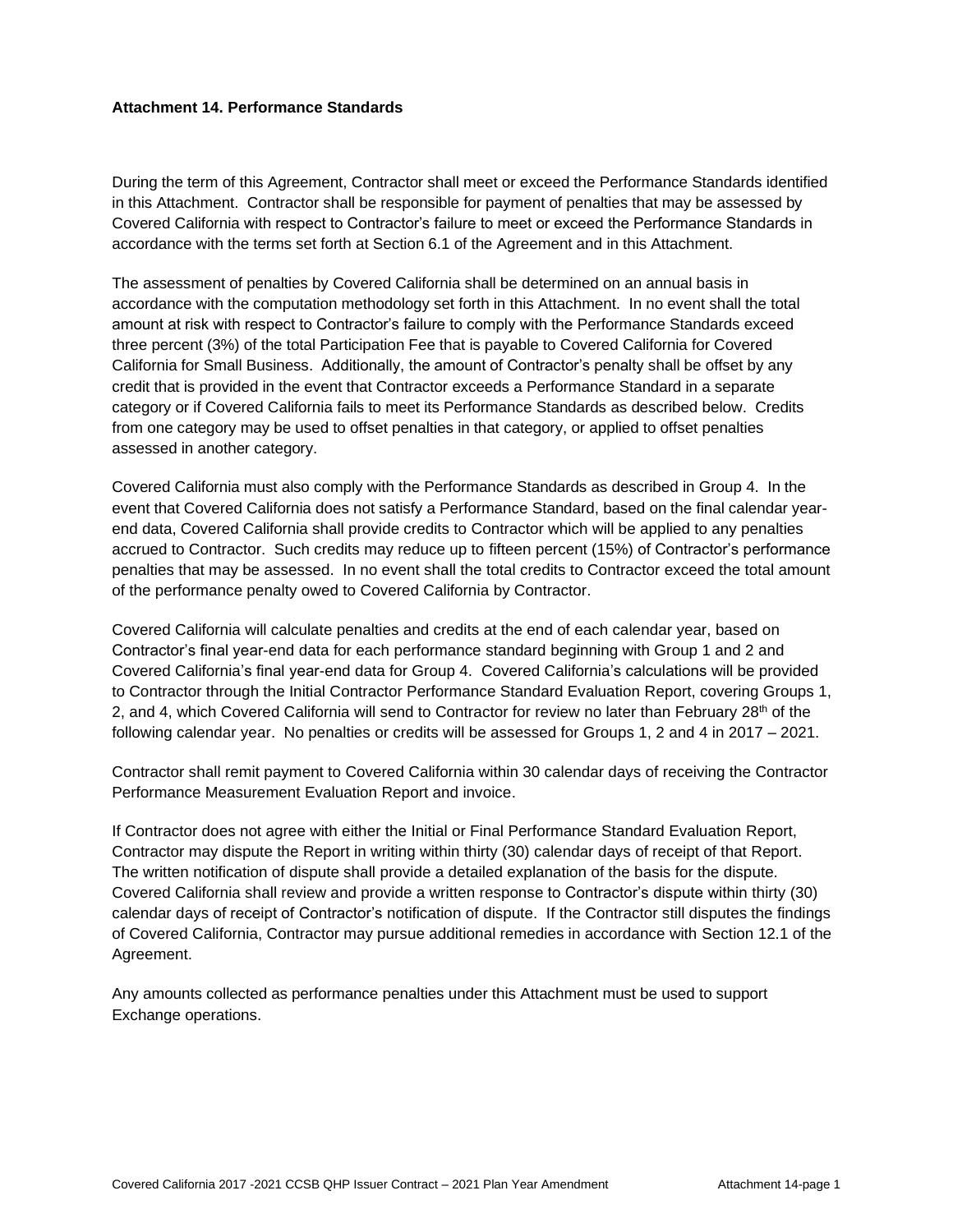## **Call Center Operations Performance Standards Reporting - Group 1 - Customer Service and Group 2 – Operational, Performance Standards 1.1 – 1.4 and 2.1 – 2.2.**

Monthly Performance Report: Contractor shall monitor and track its performance each month against the Performance Standards set forth herein. Contractor shall provide detailed supporting information (as mutually agreed by the parties) for each Monthly Performance Report to Covered California in electronic format. Contractor shall report on Exchange business only and shall report Contractor's Enrollees in the Individual Exchange separate from Contractor's Enrollees in Covered California for Small Business.

**Measurement Rules:** Except as otherwise specified below in the Performance Standards Table, the reporting period for each Performance Standard shall be one calendar month. All references to days shall be calendar days and references to time of day shall be to Pacific Standard Time.

#### **Performance Standards:**

1) General - The Performance Standards Table sets forth the categories of Performance Standards and their associated measurements. In performing its services under this Agreement, Contractor shall use commercially reasonable efforts to meet or exceed the Performance Standards.

2) Root Cause Analysis/Corrective Action - If Contractor fails to meet any Performance Standard in any calendar month (whether or not the failure is excused), Exchange may request and Contractor shall (a) investigate and report on the root cause of the problem; (b) develop a corrective action plan (where applicable); (c) to the extent within Contractor's control, remedy the cause of the performance failure and resume meeting the affected Performance Standards; (d) implement and notify Covered California of measures taken by Contractor to prevent recurrences, if the performance failure is otherwise likely to recur; and (e) make written recommendations to Covered California for improvements in Contractor's procedures.

3) Performance Standard Exceptions - Contractor shall not be responsible for any failure to meet a Performance Standard if and to the extent that the failure is excused pursuant to Section 12.7 of the Agreement (Force Majeure) or the parties agree that the lack of compliance is due to Covered California's failure to properly or timely perform (or cause to be properly or timely performed) any responsibility, duty, or other obligation under this Agreement, provided that Contractor timely notifies Covered California of the problem and uses commercially reasonable efforts to perform and meet the Performance Standards notwithstanding Covered California's failure to perform or delay in performing.

If Contractor wishes to avail itself of one of these exceptions, Contractor must notify Covered California in its response to the performance report identifying the failure to meet such Performance Standard. This response must include: (a) the identity of the Performance Standard that is subject to the exception, and (b) the circumstances that gave rise to the exception in sufficient detail to permit Covered California to evaluate whether Contractor's claim of exception is valid. Notwithstanding anything to the contrary herein, in no event shall any failure to meet a Customer Satisfaction Performance Standard fall within an exception.

Covered California must also comply with the Performance Standards to the extent that such standards are applicable to Covered California's operations.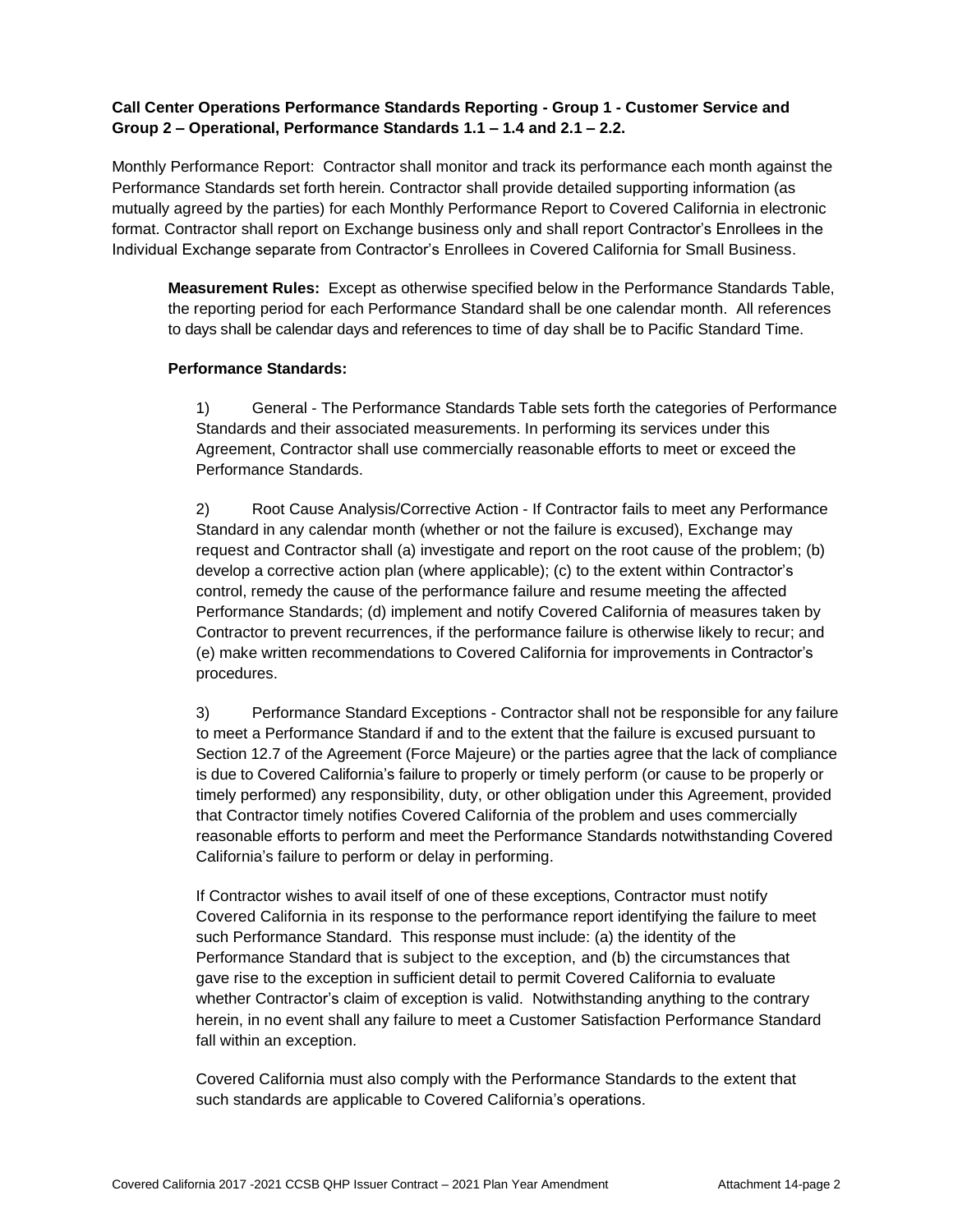4) Agreed Adjustments/Service Level Relief - The Parties may adjust, suspend, or add Performance Standards from time to time, upon written agreement of the parties, without an amendment to this contract.

5) Performance Defaults - Failure of the Contractor to meet the performance standards shall grant Covered California the authority to assess penalties where applicable, or require that the Contractor provide and implement a corrective action plan.

6) Credits - For certain measures of the performance standards set forth in the Performance Standards Table, Contractor will have the opportunity to earn credit for performance that exceeds the Performance Standards. The Credits shall be used to offset (i.e., reduce) any penalties that are imposed during any Contract Year.

7) Performance Tables - The Performance Standards are set forth in the tables below, titled Covered California Performance Standards for Contractor.

## **Performance Standards Reporting – Group 5 - Dental Quality Alliance (DQA) Pediatric Measure Set**

Contractor shall annually report on the Performance Standards for dental in Group 5. Reporting will be on embedded pediatric dental for each Plan Year. Contractor must submit this report by April 30th of the following calendar year.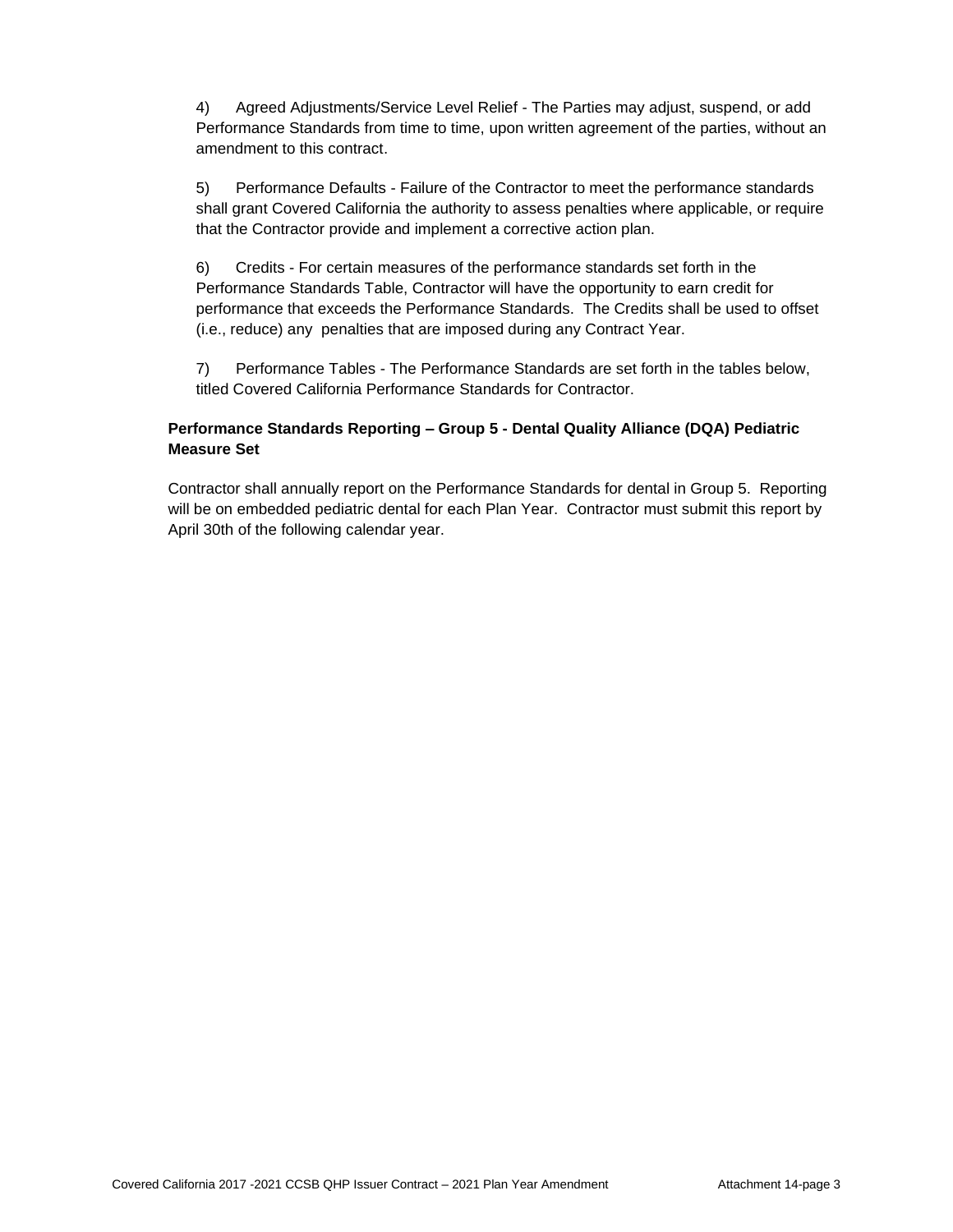# **Covered California Performance Standards for Contractor**

|     | <b>Group 1: Customer Service Performance Standards</b><br>15% of Total Performance Penalty at Risk or Credit<br>(Penalties and Credits Waived for 2017-2021) |                                                                                                                                                                                                                                                                                                                                                                                            |  |  |  |
|-----|--------------------------------------------------------------------------------------------------------------------------------------------------------------|--------------------------------------------------------------------------------------------------------------------------------------------------------------------------------------------------------------------------------------------------------------------------------------------------------------------------------------------------------------------------------------------|--|--|--|
|     | <b>Performance Standard</b>                                                                                                                                  | <b>Performance Requirements</b>                                                                                                                                                                                                                                                                                                                                                            |  |  |  |
| 1.1 | Abandonment Rate (%)<br>3.75% of total performance penalty for<br>this Group.                                                                                | Divide number of abandoned calls by the<br>number of calls offered to a phone<br>representative.<br>Expectation: No more than 3% of incoming<br>calls abandoned in a calendar month.<br>Performance Level: >3% abandoned:<br>3.75% performance penalty. 2-3%<br>abandoned: no penalty. < 2% abandoned:<br>3.75% performance credit.                                                        |  |  |  |
| 1.2 | <b>Service Level</b><br>3.75% of total performance penalty for<br>this Group.                                                                                | Expectation: 80% of calls answered in 30<br>seconds or less.<br>Performance Level: <80%: 3.75%<br>performance penalty. 80%-90%: no penalty.<br>>90%: 3.75% performance credit.                                                                                                                                                                                                             |  |  |  |
| 1.3 | <b>Grievance Resolution</b><br>3.75% of total performance penalty for<br>this Group.                                                                         | Expectation: 95% of Covered California<br>enrollee grievances resolved within 30 days<br>of initial receipt.<br>Performance Level: < 95% resolved within<br>30 days of initial receipt: 3.75% performance<br>penalty. 95% or greater resolved within 30<br>days of initial receipt: no penalty. 95% or<br>greater resolved within 15 days of initial<br>receipt: 3.75% performance credit. |  |  |  |
| 1.4 | <b>Covered California member Email</b><br>or Written Inquiries Answered and<br>Completed.<br>3.75% of total performance penalty for<br>this Group.           | Expectation: 90% of Covered California<br>member email or written inquiries answered<br>and completed within 15 business days of<br>the inquiry. Does not include appeals or<br>grievances.<br>Performance Level: < 90%: 3.75%<br>performance penalty. 90-95%: no penalty.<br>>95% in 15 days: 3.75% performance credit.                                                                   |  |  |  |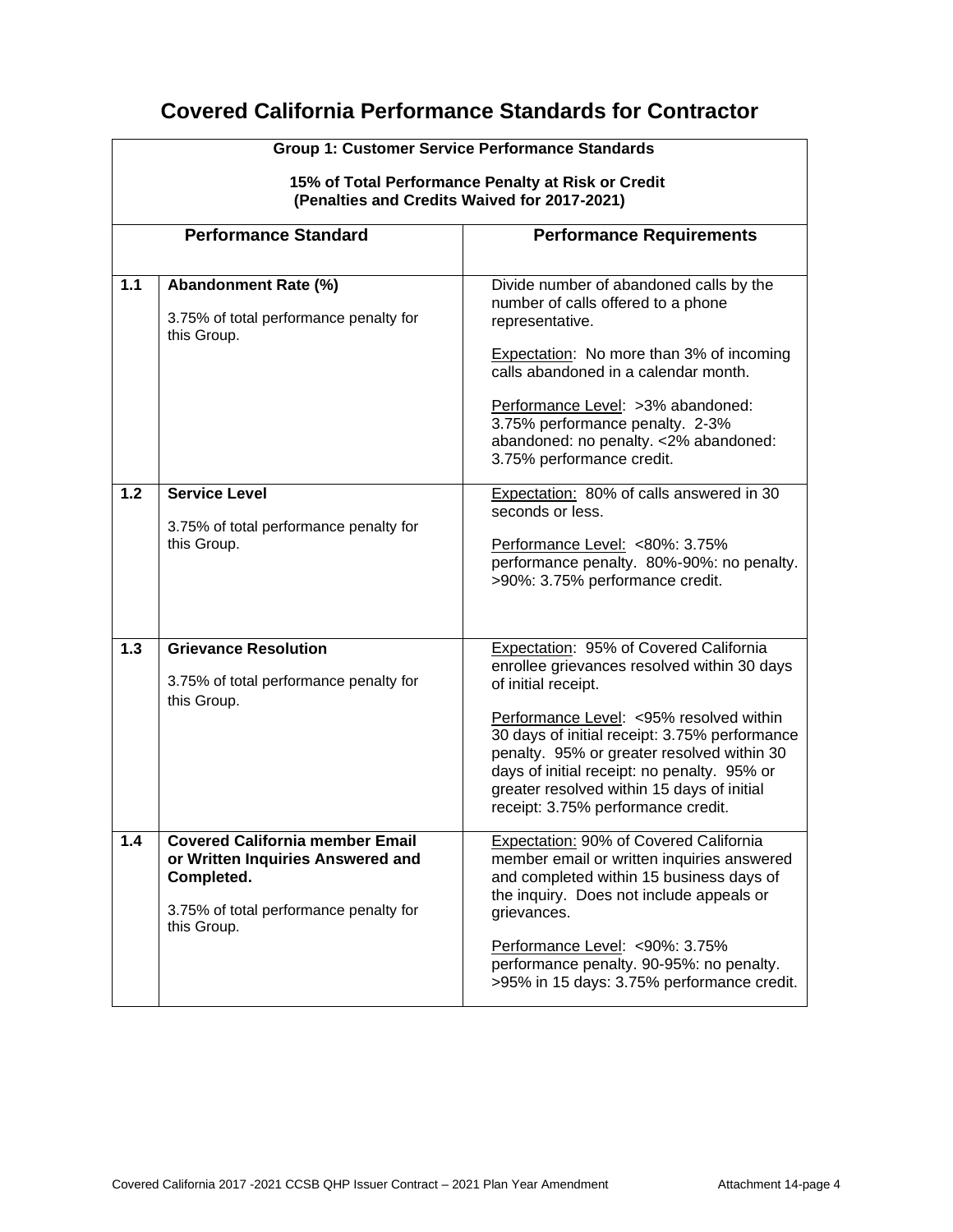|     | <b>Group 2: Operational Performance Standards</b>                                                                                                                                    |                                                                                                                                                                                                                                                                                                                                                                                                                                                                                                                                                                                                                                                                                    |  |  |  |  |  |
|-----|--------------------------------------------------------------------------------------------------------------------------------------------------------------------------------------|------------------------------------------------------------------------------------------------------------------------------------------------------------------------------------------------------------------------------------------------------------------------------------------------------------------------------------------------------------------------------------------------------------------------------------------------------------------------------------------------------------------------------------------------------------------------------------------------------------------------------------------------------------------------------------|--|--|--|--|--|
|     | 10% of Total Performance Penalty at Risk<br>(Penalties and Credits Waived for 2017-2021)                                                                                             |                                                                                                                                                                                                                                                                                                                                                                                                                                                                                                                                                                                                                                                                                    |  |  |  |  |  |
|     | <b>Performance Standard</b>                                                                                                                                                          | <b>Performance Requirements</b>                                                                                                                                                                                                                                                                                                                                                                                                                                                                                                                                                                                                                                                    |  |  |  |  |  |
| 2.1 | <b>ID Card Processing Time</b><br>5% of total performance penalty for<br>this Group.                                                                                                 | For Small Business:<br>Expectation: 99% of ID cards issued within<br>10 business days of receipt of complete and<br>accurate enrollment information for a                                                                                                                                                                                                                                                                                                                                                                                                                                                                                                                          |  |  |  |  |  |
|     |                                                                                                                                                                                      | specific consumer(s).<br>Performance Level: <99%: 5% performance<br>penalty.                                                                                                                                                                                                                                                                                                                                                                                                                                                                                                                                                                                                       |  |  |  |  |  |
| 2.2 | Data Submission specific to<br>contract Section 3.4.4 Provider<br>Directory and Attachment 7,<br>Section 2.02 Data Submission.<br>5% of total performance penalty for<br>this Group. | Expectation: Full and regular submission of<br>data according to the standards outlined.<br>5% of total performance penalty at risk.<br>Performance Level:<br>a) Full and regular submission according to<br>the formats specified and useable by<br>Covered California within 5 business days of<br>each monthly reporting cycle. Pilot Period:<br>to be determined.<br>b) Incomplete, irregular, late or non-useable<br>submission of HEI data: 5% penalty of total<br>performance requirement. Full and regular<br>submission according to the formats<br>specified and useable by Covered California<br>within 5 business days of each monthly<br>reporting cycle: no penalty. |  |  |  |  |  |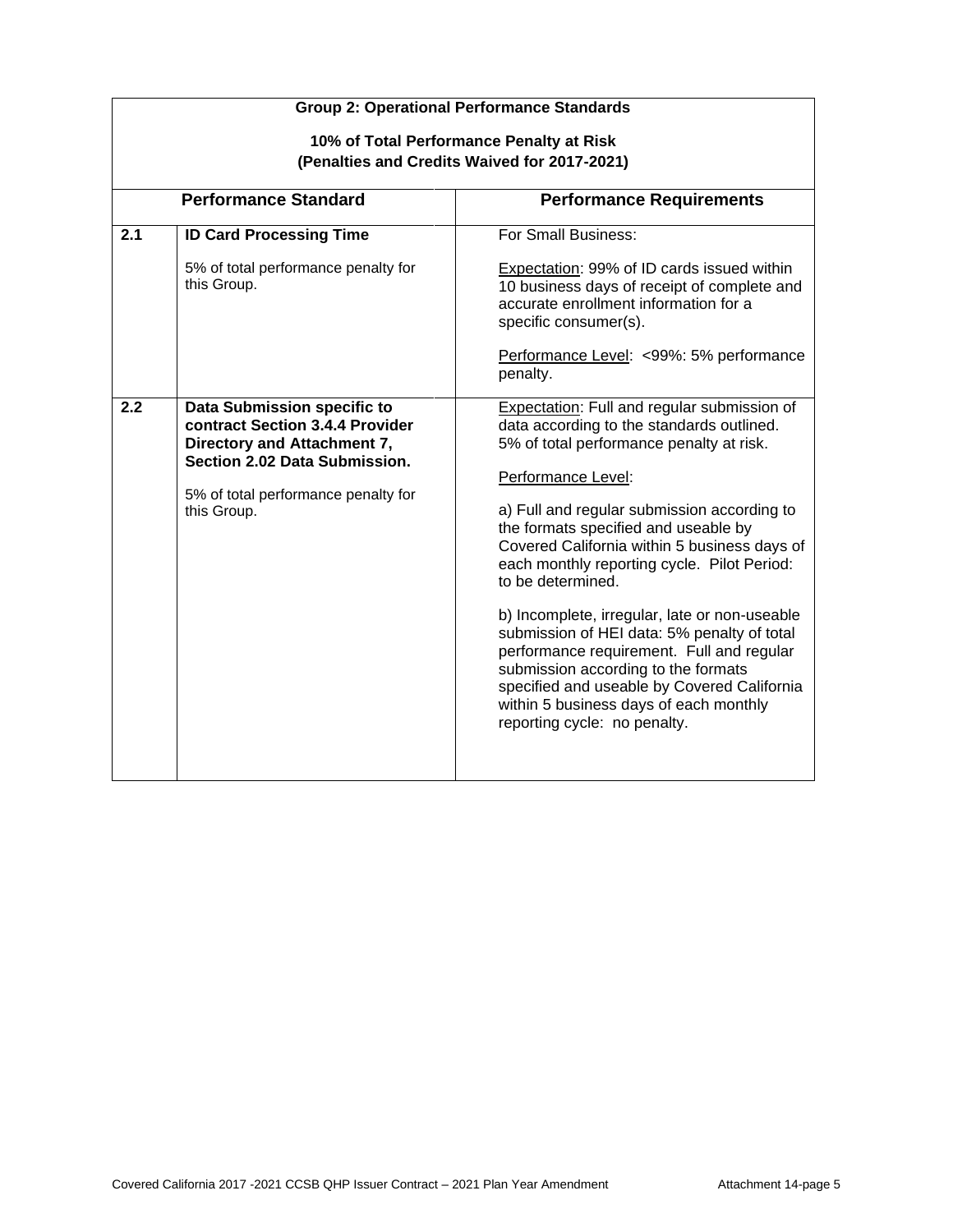**Group 3: Reserved for future use**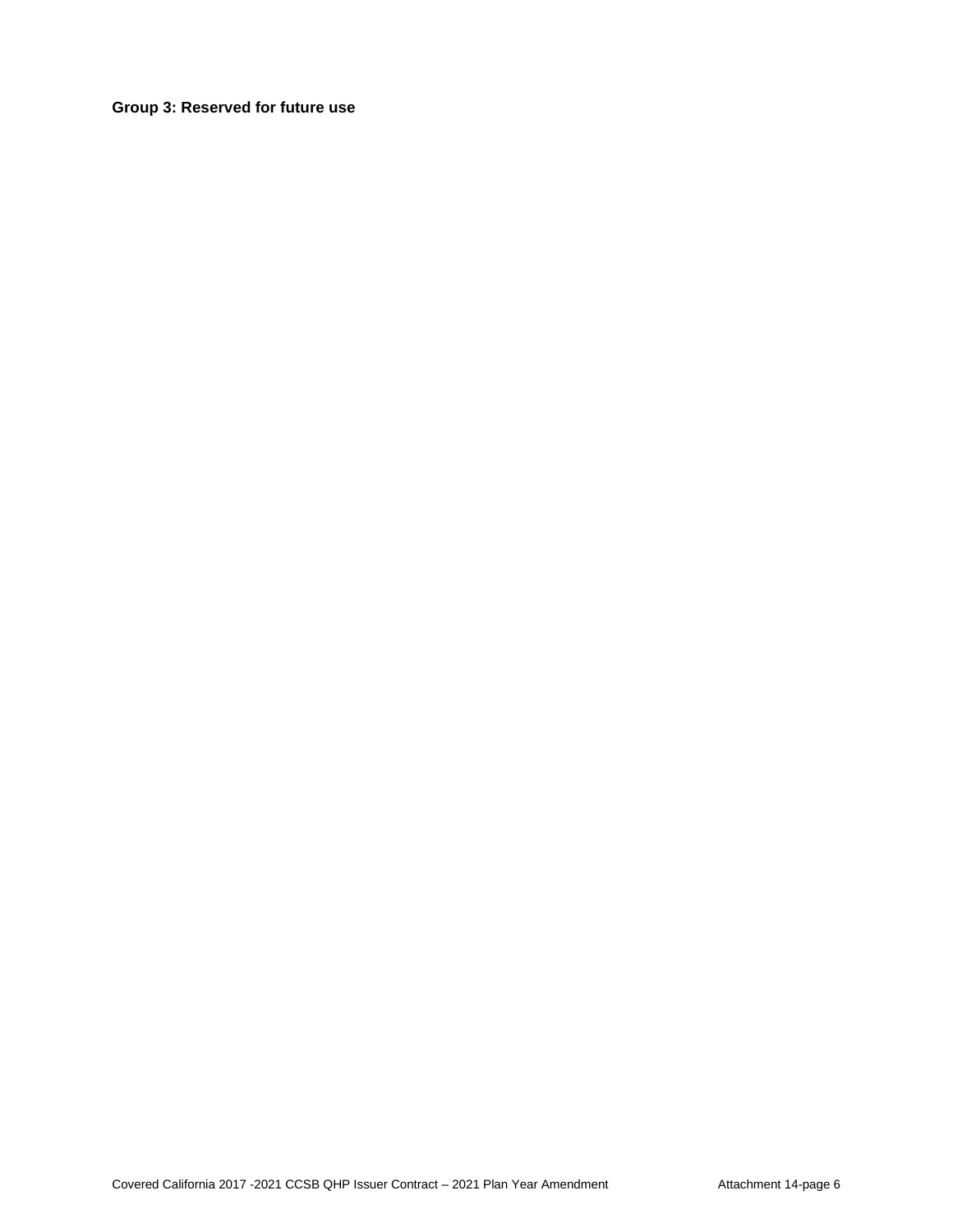|     | Group 4: Covered California Performance Standards for Covered California |                                                                                                                                                                                                                    |  |  |  |  |
|-----|--------------------------------------------------------------------------|--------------------------------------------------------------------------------------------------------------------------------------------------------------------------------------------------------------------|--|--|--|--|
|     | <b>Potential 15% Credit</b>                                              |                                                                                                                                                                                                                    |  |  |  |  |
|     |                                                                          | (Penalties and Credits Waived for 2017-2021)                                                                                                                                                                       |  |  |  |  |
|     | <b>Customer Service Measures</b>                                         | <b>Covered California Performance Requirements</b>                                                                                                                                                                 |  |  |  |  |
|     |                                                                          |                                                                                                                                                                                                                    |  |  |  |  |
| 4.1 | <b>Service Level</b>                                                     | Expectation: 80% of calls answered in 30 seconds or less.                                                                                                                                                          |  |  |  |  |
|     |                                                                          | Performance Level: <80%: 5.0% performance credit. 80%-<br>90%: no credit. >90%: 5.0% reduction in performance credit.                                                                                              |  |  |  |  |
|     |                                                                          |                                                                                                                                                                                                                    |  |  |  |  |
| 4.2 | Abandonment Rate (%)                                                     | Divide number of calls abandoned by the number of calls<br>offered to a phone representative.                                                                                                                      |  |  |  |  |
|     |                                                                          | Expectation: No more than 3% of incoming calls are<br>abandoned in a calendar month.                                                                                                                               |  |  |  |  |
|     |                                                                          | Performance Level: >3% abandoned: 5.0% performance<br>credit. 2-3% abandoned: no credit. <2% abandoned: 5.0%<br>reduction in performance credit.                                                                   |  |  |  |  |
|     |                                                                          |                                                                                                                                                                                                                    |  |  |  |  |
| 4.3 | <b>Complaint Resolution for</b><br><b>Covered California</b>             | Expectation: 95% of Enrollee complaints resolved within 30<br>days.                                                                                                                                                |  |  |  |  |
|     |                                                                          | Performance Level: <95% resolved within 30 days: 5.0%<br>performance credit. 95% or greater resolved within 30 days: no<br>credit. 95% or greater resolved within 15 days: 5.0% reduction<br>in performance credit |  |  |  |  |

 $\mathsf{r}$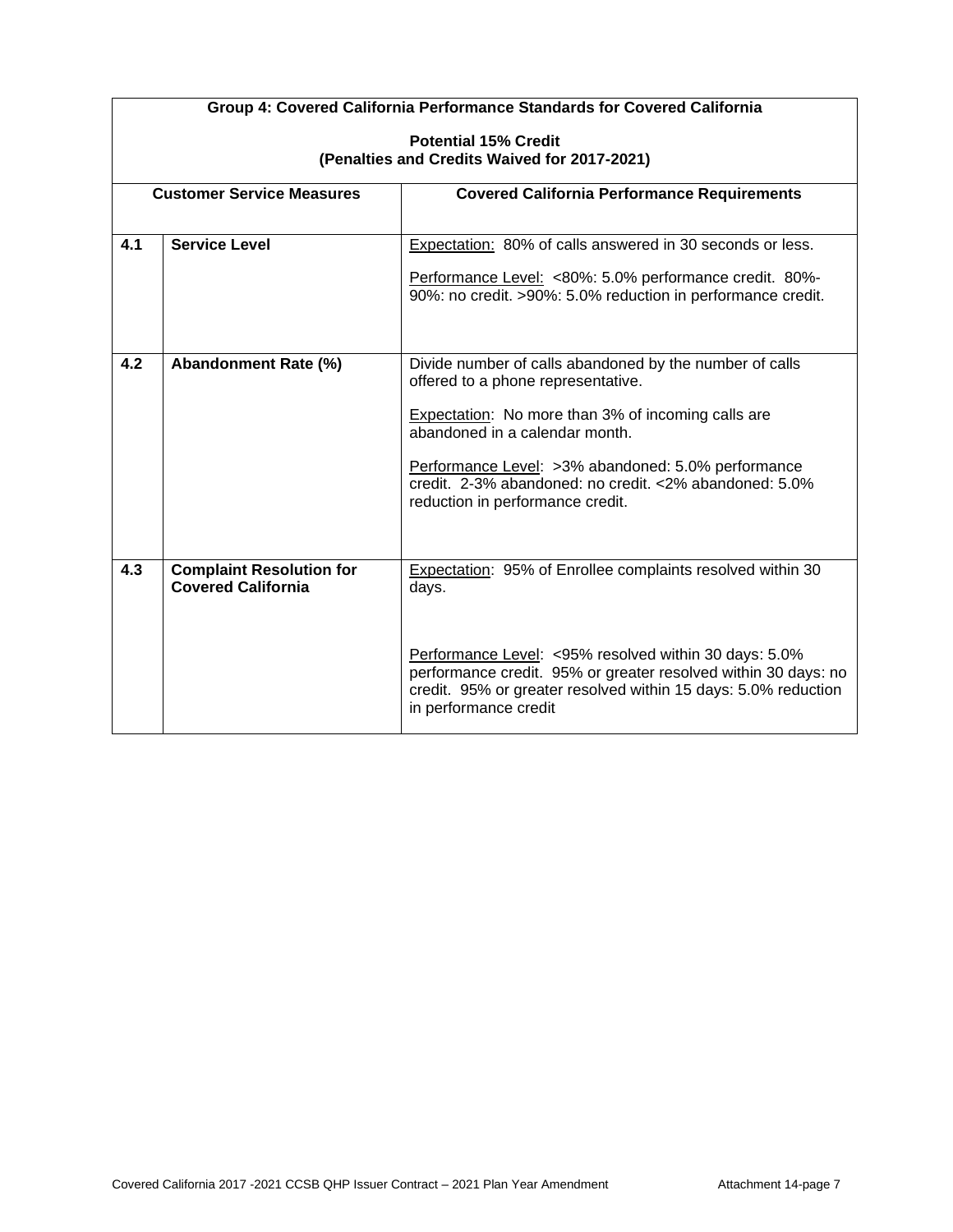## **Group 5: Dental Quality Alliance (DQA) Pediatric Measure Set**

Contractor shall annually submit the required data for Group 5. No penalties or credits will be assessed for Group 5 in 2017 – 2021.

# **Pilot Period: January 1, 2021 – December 31, 2021**

|     | <b>Measure</b>                    | <b>Description</b>                                                                                                                                                                                                   | <b>Numerator</b>                                                                                                                                                                               | <b>Denominator</b>                                                                                                                                                                                                                                                                                             | QDP<br>Performance<br>Rate                     | <b>Expectation</b> |
|-----|-----------------------------------|----------------------------------------------------------------------------------------------------------------------------------------------------------------------------------------------------------------------|------------------------------------------------------------------------------------------------------------------------------------------------------------------------------------------------|----------------------------------------------------------------------------------------------------------------------------------------------------------------------------------------------------------------------------------------------------------------------------------------------------------------|------------------------------------------------|--------------------|
| 5.1 | Utilization of<br><b>Services</b> | Percentage of all<br>enrolled children<br>aged 0 - 1 who<br>received at least<br>one dental service<br>within the reporting<br>year.                                                                                 | Unduplicated<br>number of<br>enrolled<br>children aged 0<br>- 1 who<br>received at<br>least one<br>dental service.                                                                             | Unduplicated<br>number of all<br>enrolled children<br>aged 0 -1.                                                                                                                                                                                                                                               | NUM/DEN                                        | 10%                |
| 5.2 | Utilization of<br>Services        | Percentage of all<br>enrolled children<br>aged 2 - under age<br>19 who received at<br>least one dental<br>service within the<br>reporting year.                                                                      | Unduplicated<br>number of<br>enrolled<br>children aged 2<br>- under 19 who<br>received at<br>least one<br>dental service.                                                                      | Unduplicated<br>number of all<br>enrolled children<br>aged 2 - under<br>age 19.                                                                                                                                                                                                                                | NUM/DEN                                        | 50%                |
| 5.3 | Oral<br>Evaluation                | Percentage of<br>enrolled children<br>under age 19 who<br>received a<br>comprehensive or<br>periodic oral<br>evaluation within<br>the reporting year.                                                                | Unduplicated<br>number of<br>enrolled<br>children under<br>age 19 who<br>received a<br>comprehensive<br>or periodic oral<br>evaluation as a<br>dental service.                                 | Unduplicated<br>number of<br>enrolled children<br>under age19.                                                                                                                                                                                                                                                 | NUM/DEN                                        | 50%                |
| 5.4 | Sealants in<br>10 year olds       | Percentage of<br>enrolled children,<br>who have ever<br>received sealants<br>on a permanent<br>first molar tooth: (1)<br>at least one sealant<br>and (2) all four<br>molars sealed by<br>10 <sup>th</sup> birthdate. | Unduplicated<br>number of<br>enrolled<br>children who<br>ever received<br>sealants on a<br>permanent first<br>molar tooth: (1)<br>at lease one<br>sealant and (2)<br>all four molars<br>sealed | Unduplicated<br>number of<br>enrolled children<br>with their 10 <sup>th</sup><br>birthdate in<br>measurement<br>year. Exclude<br>children who<br>received<br>treatment<br>(restorations,<br>extractions,<br>endodontic,<br>prosthodontic,<br>and other dental<br>treatments) on<br>all four first<br>permanent | NUM1/DEN;<br>NUM2/DEN<br>(after<br>exclusions) | 40%                |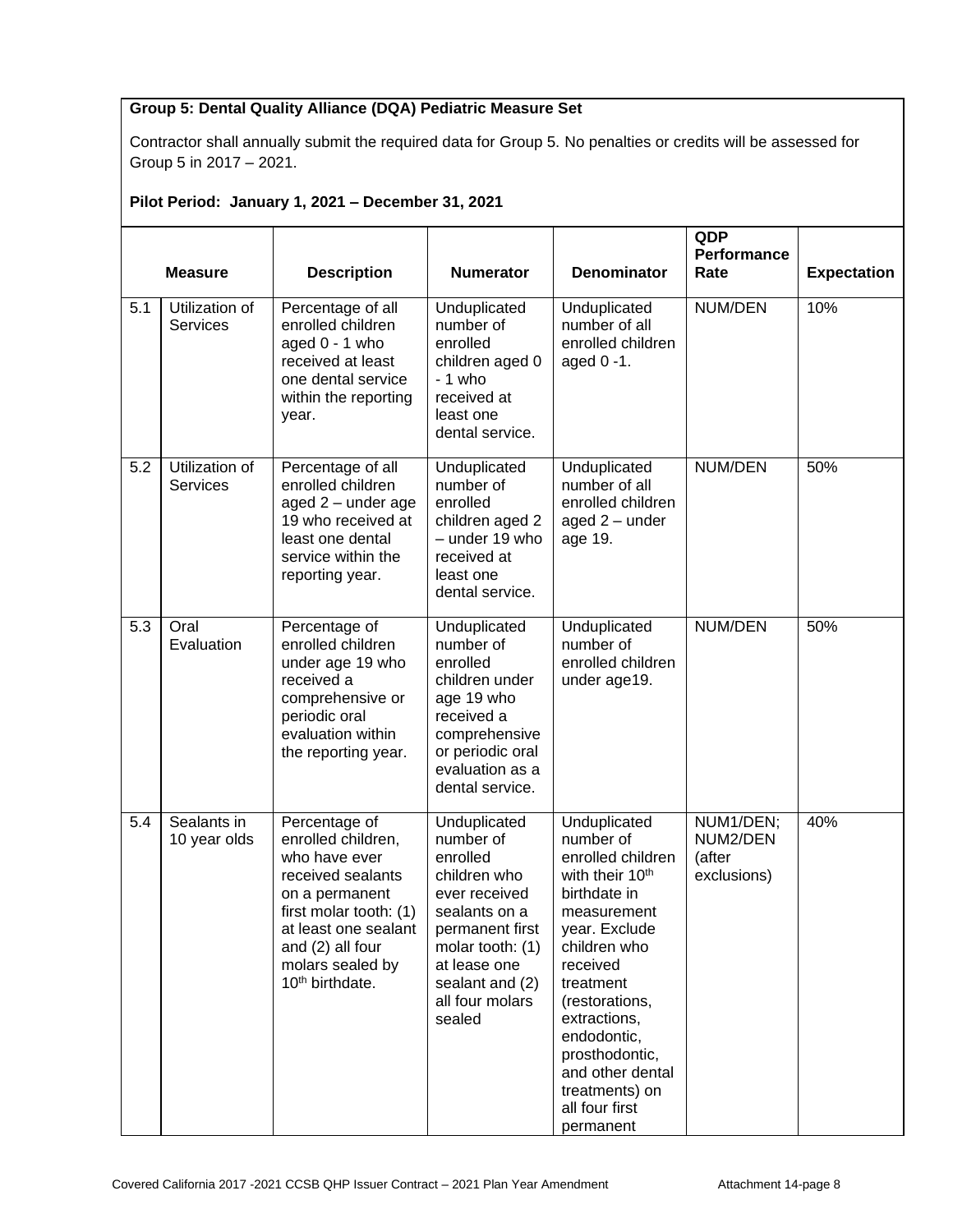|     |                                                                                                                 |                                                                                                                                                                                                                             |                                                                                                                                                                                                                                      | molars in the 48<br>months prior to<br>the 10 <sup>th</sup><br>birthdate.                                                                                                                                                                                                                                                                                                        |                                                |                                                   |
|-----|-----------------------------------------------------------------------------------------------------------------|-----------------------------------------------------------------------------------------------------------------------------------------------------------------------------------------------------------------------------|--------------------------------------------------------------------------------------------------------------------------------------------------------------------------------------------------------------------------------------|----------------------------------------------------------------------------------------------------------------------------------------------------------------------------------------------------------------------------------------------------------------------------------------------------------------------------------------------------------------------------------|------------------------------------------------|---------------------------------------------------|
| 5.5 | Sealants in<br>15 year olds                                                                                     | Percentage of<br>enrolled children,<br>who have ever<br>received sealants<br>on a permanent<br>second molar tooth:<br>(1) at least one<br>sealant and (2) all<br>four molars sealed<br>by the 15 <sup>th</sup><br>birthdate | Unduplicated<br>number of<br>enrolled<br>children who<br>ever received<br>sealants on a<br>permanent<br>second molar<br>tooth: $(1)$ at<br>least one<br>sealant and (2)<br>all four molars<br>sealed.                                | Unduplicated<br>number of<br>enrolled children<br>with their 15 <sup>th</sup><br>birthdate in<br>measurement<br>year. Exclude<br>children who<br>received<br>treatment<br>(restorations,<br>extractions,<br>endodontic,<br>prosthodontic,<br>and other dental<br>treatments) on<br>all four second<br>permanent<br>molars in the 48<br>months prior to<br>the 15th<br>birthdate. | NUM/1DEN;<br>Num2/DEN<br>(after<br>exclusions) | 40%                                               |
| 5.6 | Topical<br>Fluoride for<br>Children at<br>Elevated<br><b>Caries Risk</b>                                        | Percentage of<br>enrolled children<br>aged 1-18 years<br>who are at<br>"elevated" risk (i.e.<br>"moderate" or<br>"high") who<br>received at least 2<br>topical fluoride<br>applications within<br>the reporting year.       | Unduplicated<br>number of<br>enrolled<br>children aged<br>1-18 years who<br>are at<br>"elevated" risk<br>(i.e. "moderate"<br>or "high") who<br>received at<br>least 2 topical<br>fluoride<br>applications as<br>a dental<br>service. | Unduplicated<br>number of<br>enrolled children<br>aged 1-18 years<br>at "elevated" risk<br>(i.e. "moderate"<br>or "high").                                                                                                                                                                                                                                                       | NUM/DEN                                        | 50%                                               |
| 5.7 | Ambulatory<br>Care<br>Sensitive<br>Emergency<br>Department<br>Visits for<br><b>Dental Caries</b><br>in Children | Number of<br>emergency<br>department (ED)<br>visits for caries-<br>related reasons per<br>100,000 member<br>months for all<br>enrolled children.                                                                            | Number of ED<br>visits with<br>caries-related<br>diagnosis code<br>among all<br>enrolled<br>children.                                                                                                                                | All member<br>months for<br>enrollees 0<br>through 18<br>years during the<br>reporting year.                                                                                                                                                                                                                                                                                     | (NUM/DEN) x<br>100,000                         | Monitoring<br>until claims<br>data is<br>received |